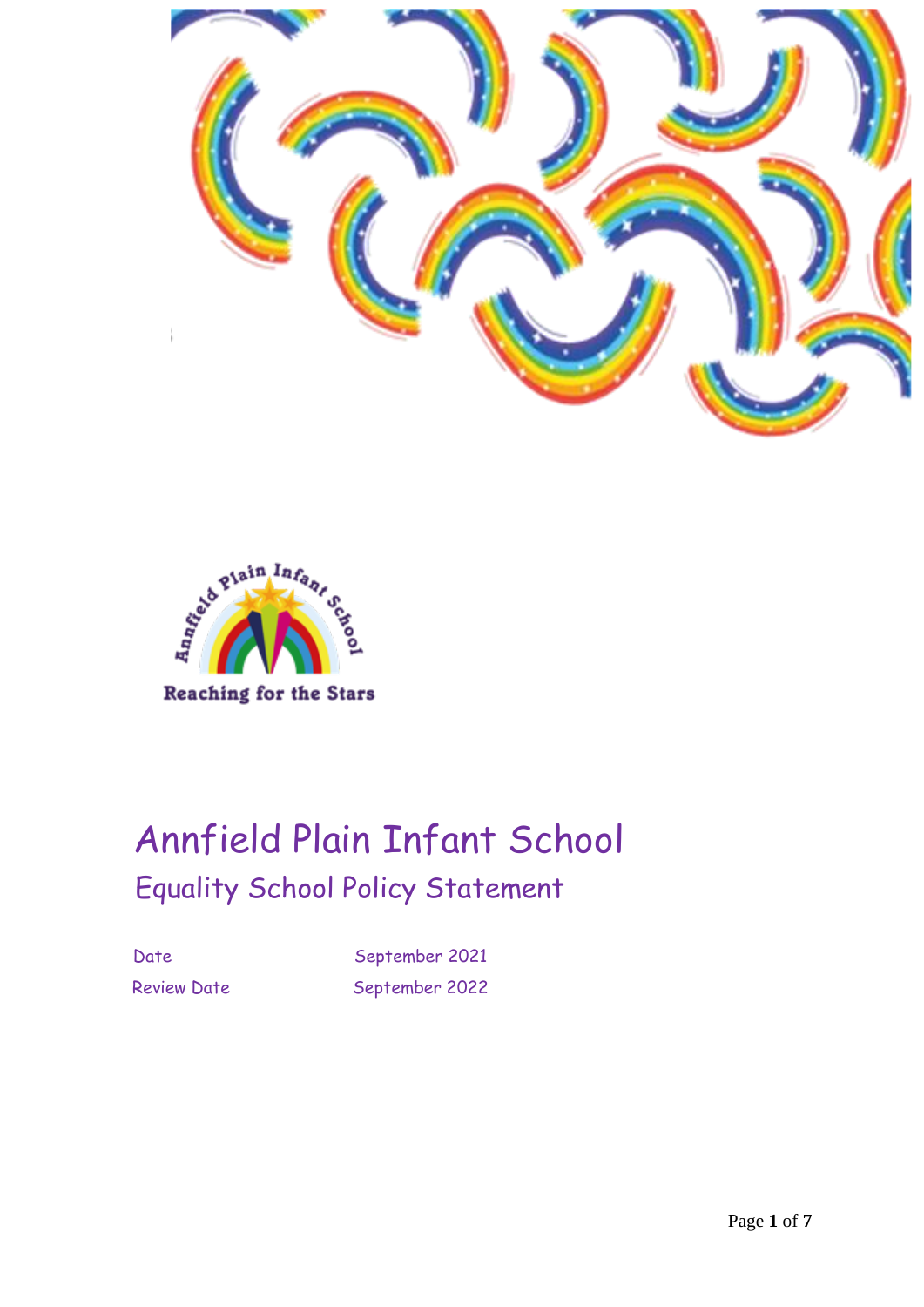# *Introductory notes*

The Equality Act 2010 was introduced fully in April 2011 and there is no longer a requirement that schools should draw up and publish equality schemes or policies. However, it is still good practice for a school to make a statement about the principles according to which it assesses the impact on equality of its policies and practices, and according to which it establishes specific objectives.

We must under the general duty of public sector equality duty, in the exercise of our functions, have due regard to the need to:

- $\checkmark$  Eliminate discrimination, harassment, victimisation and any other conduct that is prohibited under the Act.
- $\checkmark$  Advance equality of opportunity between persons who share a relevant protected characteristic and persons who do not share it;
- $\checkmark$  Foster good relations between persons who share a relevant protected characteristic and persons who do not share it.

This will apply to all pupils, staff and others using the facilities. We will give relevant and proportionate consideration to the public sector equality duty.

The protected characteristics for the schools provisions are:

- Disability
- Gender identity
- Pregnancy and maternity
- Race
- Religion or belief
- Sex
- Sexual orientation
- Age (not applicable to pupils)
- Marriage and Civil Partnerships (not applicable pupils)

Age and marriage and civil partnership are NOT protected characteristics for the schools provisions for pupils.

We will have **due regard** to advancing equality of opportunity including making serious consideration of the need to

• remove or minimise disadvantages suffered by persons who share a relevant protected characteristic that are connected to that characteristic;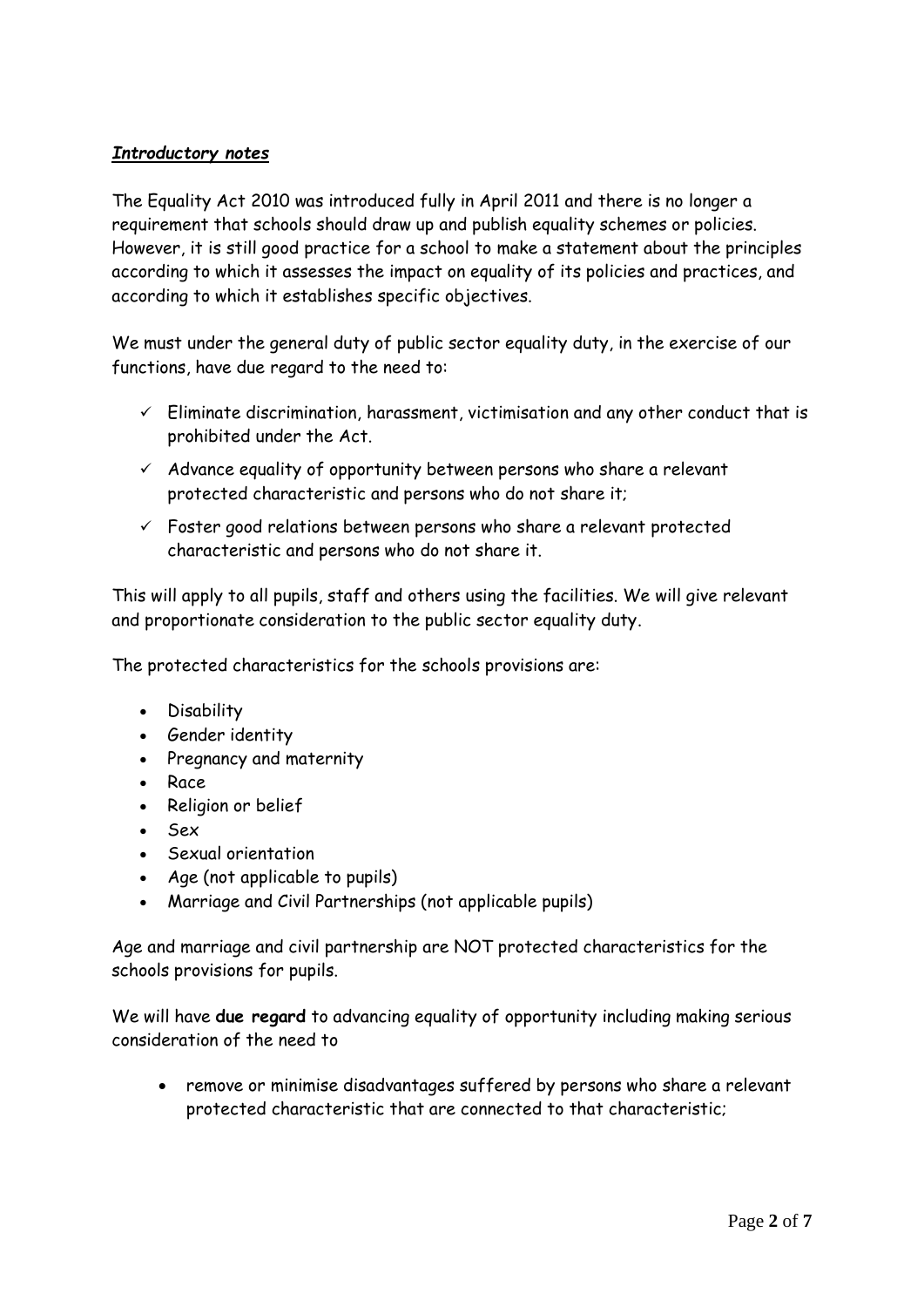- take steps to meet the needs of persons who share a protected characteristics that are different from the needs of persons who do not share it;
- encourage persons who share a relevant protected characteristic to participate in public life or in any activity in which participation by such persons is disproportionately low.

We will take into account the six Brown principles of 'due regard'

- **awareness –** all staff know and understand what the law requires
- **timeliness**  implications considered before they are implemented
- **rigour –** open-minded and rigorous analysis, including parent/pupil voice
- **non-delegation –** the PSED cannot be delegated
- **continuous –** ongoing all academic year
- **record-keeping –** keep notes and records of decisions & meetings

We welcome the opportunity to be transparent and accountable. To this end we fulfil the specific duties of the Act by:

- $\checkmark$  publishing our equality information
- $\checkmark$  publishing our equality objectives

We aim to make the information accessible, easy to read and easy to find.

## *Legal framework*

We welcome our duties under the Equality Act 2010 to eliminate discrimination, advance equality of opportunity and foster good relations in relation to age (as appropriate), disability, gender reassignment, marriage and civil partnership, pregnancy and maternity, race, religion or belief, sex and sexual orientation.

We welcome our duty under the Education and Inspections Act 2006 to promote community cohesion.

We recognise these duties are essential to reflect international human rights standards as expressed in the UN Convention on the Rights of the Child, the UN Convention on the Rights of People with Disabilities, and the Human Rights Act 1998 and the Public Sector Equality Duties 2010.

## *Guiding principles*

In fulfilling the legal obligations cited above, we are guided by nine principles:

**Principle 1: All learners are of equal value.**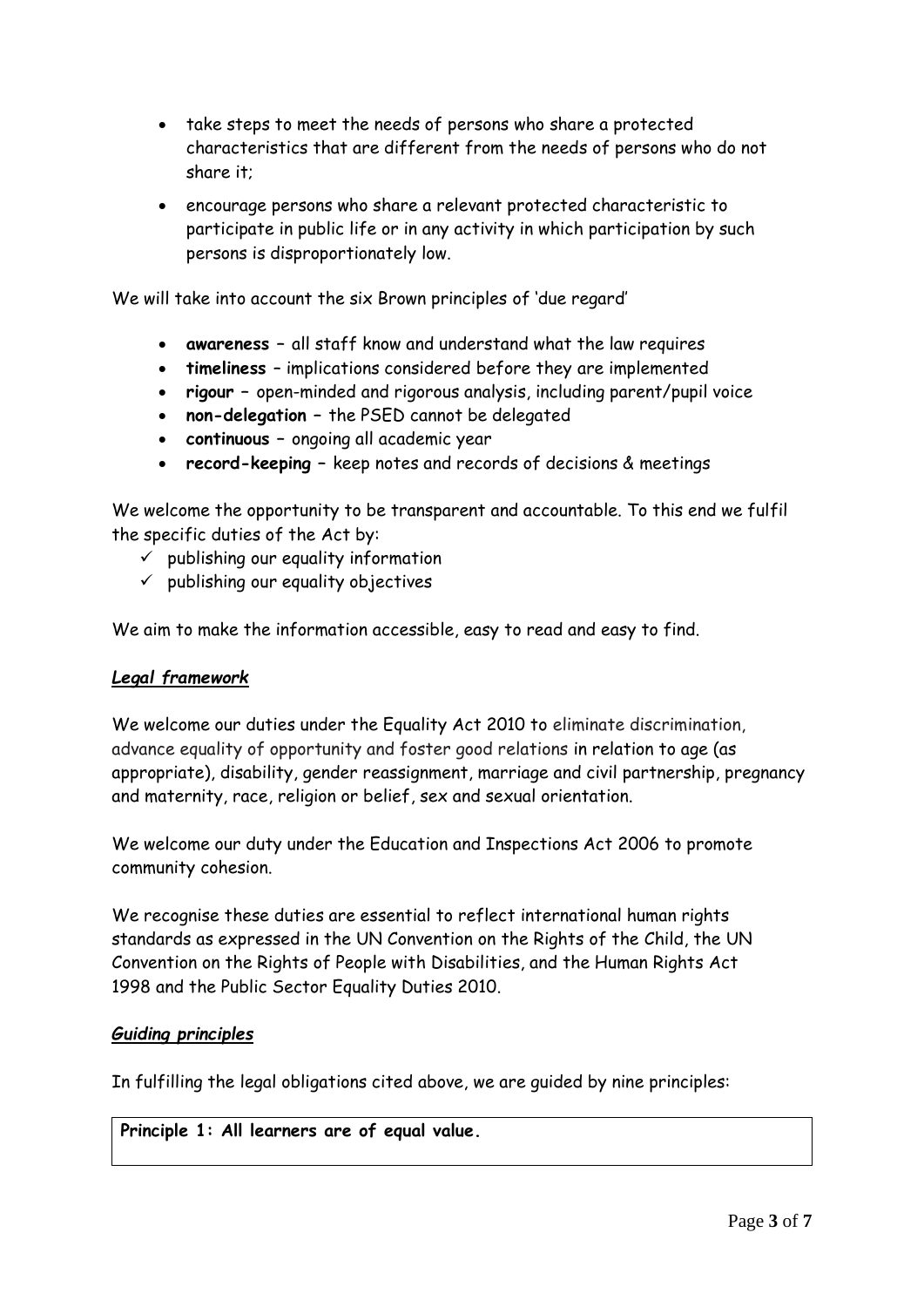We see all learners and potential learners, and their parents and carers, as of equal value.

## **Principle 2: We recognise and respect difference.**

Treating people equally (Principle 1 above) does not necessarily involve treating them all the same. Our policies, procedures and activities must not discriminate but must nevertheless take account of differences of life-experience, outlook and background, and in the kinds of barrier and disadvantage which people may face.

# **Principle 3: We foster positive attitudes and relationships, and a shared sense of cohesion and belonging.**

We intend that our policies, procedures and activities should promote:

- positive attitudes towards disabled people, good relations between disabled and non-disabled people, and an absence of harassment of disabled people
- positive interaction, good relations and dialogue between groups and communities different from each other in terms of ethnicity, culture, religious affiliation, national origin or national status, and an absence of prejudice-related bullying and incidents
- mutual respect and good relations between boys and girls, and women and men, and an absence of sexual, homophobic and transphobic harassment.
- positive attitudes and understanding of those women pregnant or during maternity.

**Principle 4: We observe good equalities practice in staff recruitment, retention and development**

We ensure that policies and procedures should benefit all employees and potential employees, for example in recruitment and promotion, and in continuing professional development.

**Principle 5: We aim to reduce and remove inequalities and barriers that already exist**

In addition to avoiding or minimising possible negative impacts of our policies, we take opportunities to maximise positive impacts by reducing and removing inequalities and barriers that may already exist.

**Principle 6: We consult and involve widely**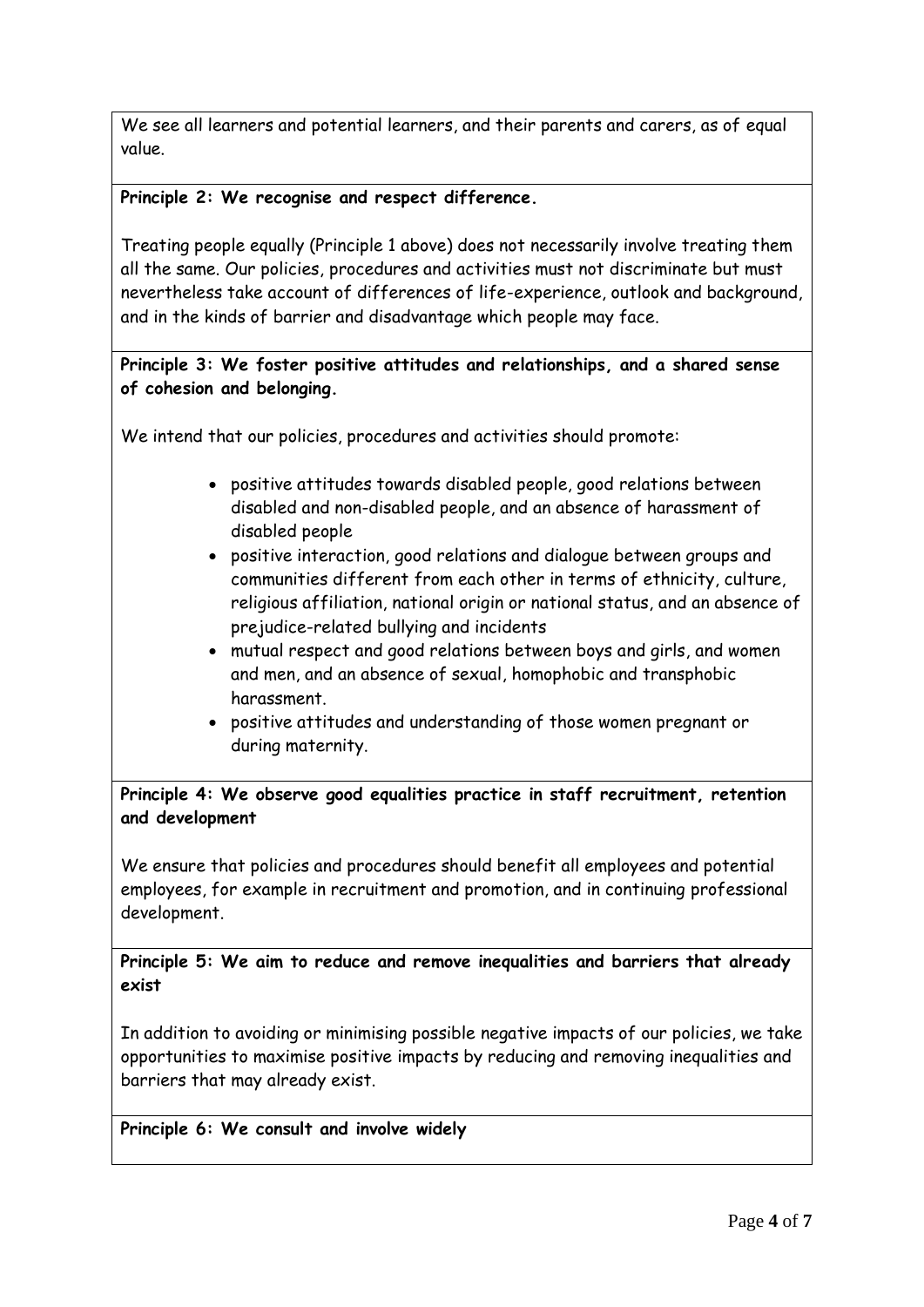People affected by a policy or activity should be consulted and involved in the design of new policies, and in the review of existing ones. We consult and involve all sectors of the school community.

#### **Principle 7: Society as a whole should benefit**

We intend that our policies and activities should benefit society as a whole, both locally and nationally, by fostering greater social cohesion, and greater participation in public life.

## **Principle 8: We base our practices on sound evidence**

We maintain and publish quantitative and qualitative information about our progress towards greater equality.

# **Principle 9: Objectives**

Every four years we formulate and publish specific and measurable objectives, based on the evidence we have collected and published. The objectives which we identify take into account national and local priorities and issues, as appropriate. We keep our equality objectives under review and report annually on progress towards achieving them.

## *The curriculum*

We keep each curriculum subject or area under review in order to ensure that teaching and learning reflect the nine guiding principles.

## *Ethos and organisation*

We ensure the quiding principles apply to the full range of our policies and practices, including those that are concerned with:

- pupils' progress, attainment and achievement
- pupils' personal development, welfare and well-being
- teaching styles and strategies
- admissions and attendance \*
- staff recruitment, retention and professional development \*
- care, guidance and support
- behaviour, discipline and exclusions
- working in partnership with parents, carers and guardians
- working with the wider community.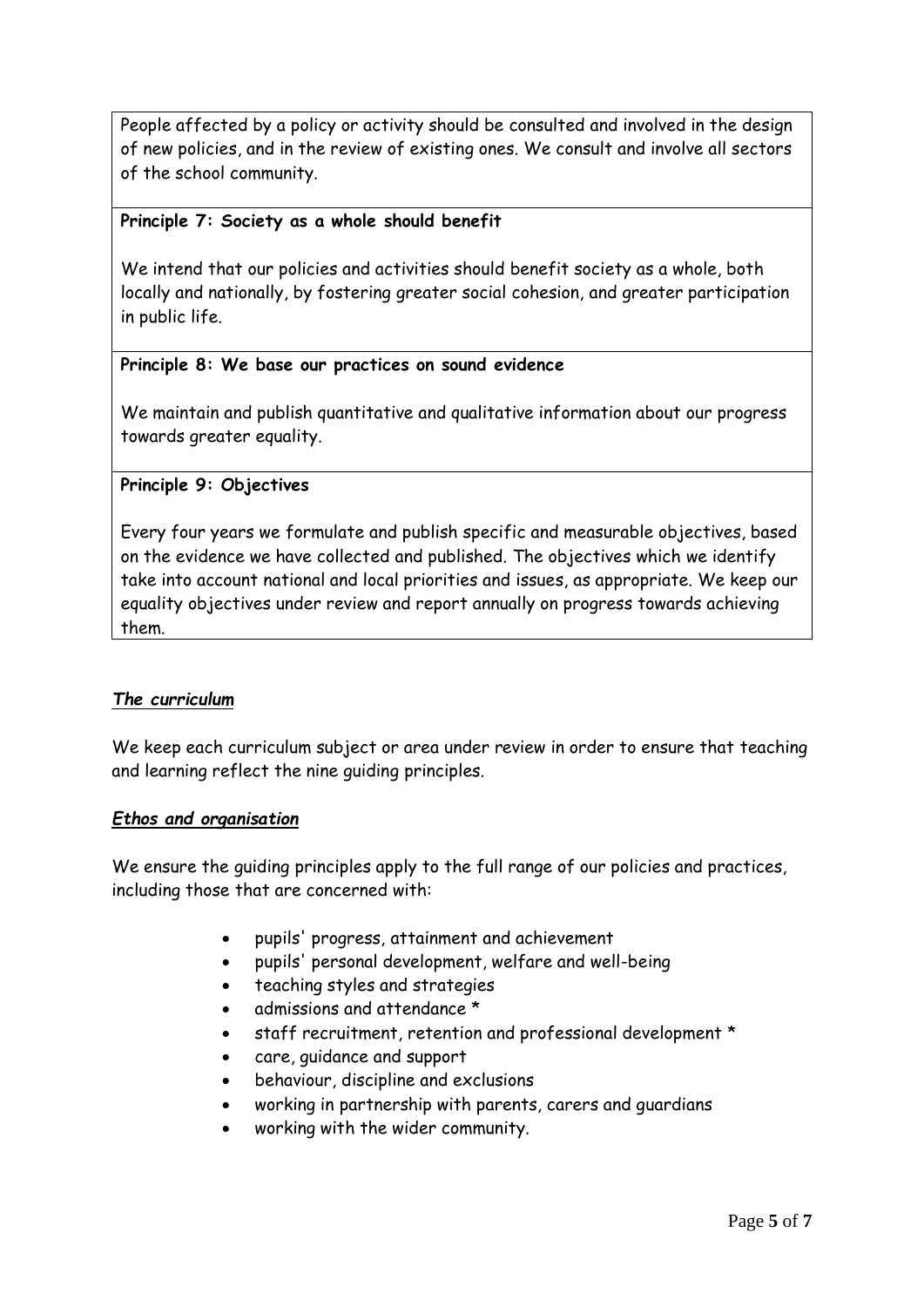# *Addressing prejudice and prejudice-related bullying*

The school is opposed to all forms of prejudice which stand in the way of fulfilling the legal duties.

There is guidance in the staff handbook on how prejudice-related incidents should be identified, assessed, recorded and dealt with.

We take seriously the importance of recording the numbers, types and seriousness of prejudice-related incidents at our school and how they are dealt with. We also investigate potential patterns and trends of incidents.

# *Roles and responsibilities*

The governing body is responsible for ensuring that the school complies with legislation, and that this policy and its related procedures and action plans are implemented. An identified member of the governing body has a supporting role regarding the implementation of this policy.

The headteacher is responsible for implementing the policy; for ensuring that all staff are aware of their responsibilities and are given appropriate training and support; and for taking appropriate action.

All staff are expected to:

- promote an inclusive and collaborative ethos in their classroom
- respond to prejudice-related incidents that may occur
- incorporate the principles of this policy into the curriculum
- keep up-to-date with equalities legislation relevant to their work.

## *Information and resources*

We ensure that the content of this policy is known to all staff and governors and, as appropriate, to all pupils and their parents and carers.

All staff and governors are signposted towards a selection of resources which discuss and explain concepts of equality, diversity and community cohesion in appropriate detail.

## *Religious observance*